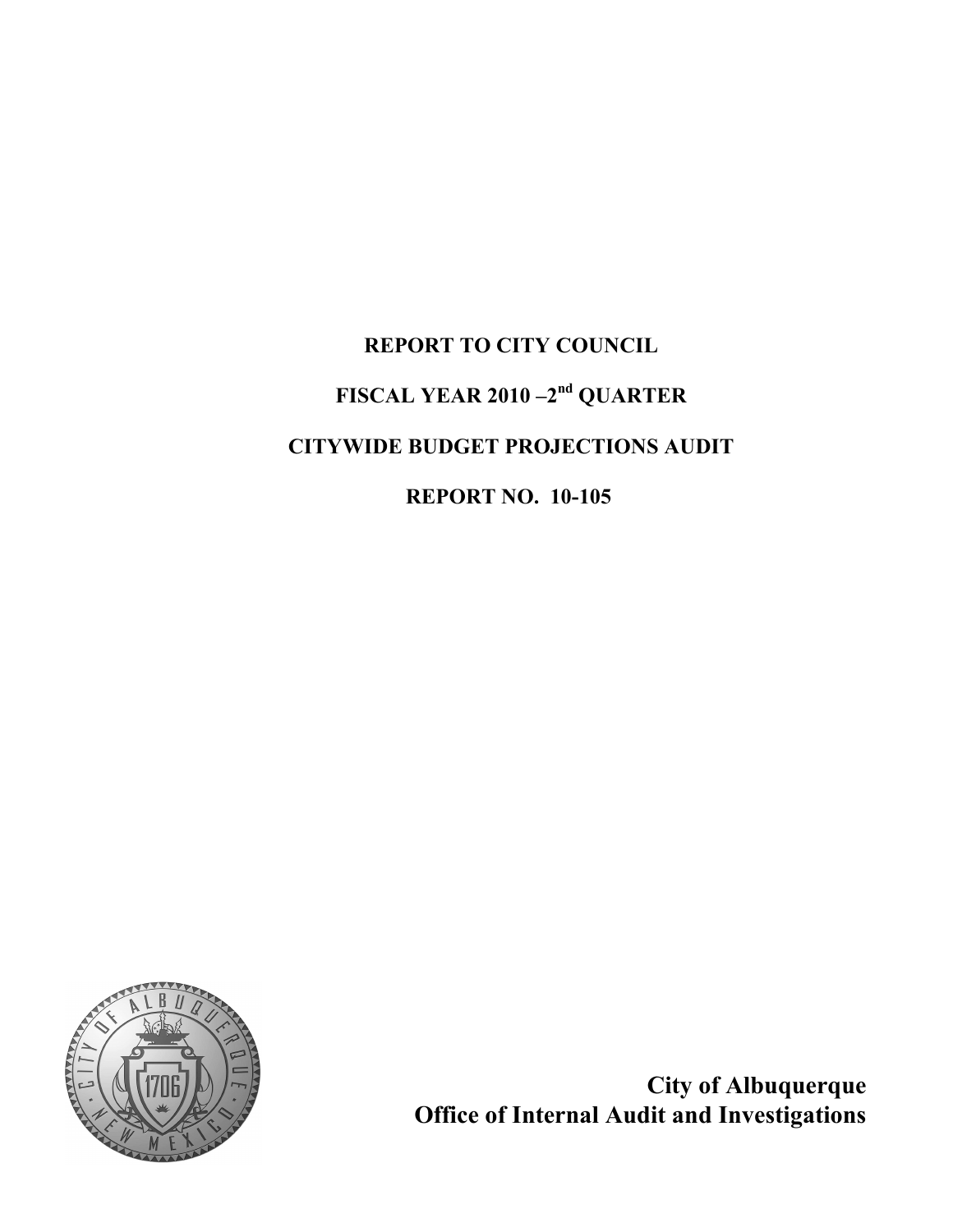# $FY102<sup>nd</sup>$  Quarter Budget Projections Audit – Citywide Report No. 10-105 Executive Summary

| <b>Background</b>       | City Ordinance 2-10-11 (B) ROA 1994 requires the Office of Internal Audit and<br>Investigations (OIAI) to perform reviews of City expenditures at the end of the<br>second through fourth quarters of each fiscal year (FY). This report is presented<br>to the City Council to satisfy the FY10 $2nd$ Quarter requirement. The City<br>makes appropriations at the program level and expenditures may not exceed<br>appropriations at this level. Tables A & B provide detail of $FY102nd$ Quarter<br>budget projections, appropriations, and actual expenditures for all operating<br>funds. |
|-------------------------|------------------------------------------------------------------------------------------------------------------------------------------------------------------------------------------------------------------------------------------------------------------------------------------------------------------------------------------------------------------------------------------------------------------------------------------------------------------------------------------------------------------------------------------------------------------------------------------------|
| Objective:              | Which programs are projected to overspend by more than 5% or \$100,000 and<br>what are the causes of the projected overexpenditures?                                                                                                                                                                                                                                                                                                                                                                                                                                                           |
|                         | Four General Fund and five Other Operating Fund programs are projected to<br>$\bullet$<br>overspend by more than 5% or \$100,000.                                                                                                                                                                                                                                                                                                                                                                                                                                                              |
|                         | While conducting testwork on the above objective, OIAI noted:                                                                                                                                                                                                                                                                                                                                                                                                                                                                                                                                  |
|                         | Albuquerque Fire Department (AFD) purchased office supplies and coffee<br>٠<br>mugs totaling \$136 from Fund 210. These purchases were not allowable<br>under Fund 210 statutory requirements.                                                                                                                                                                                                                                                                                                                                                                                                 |
|                         | AFD processed a duplicate payment for three vendor invoices resulting in an<br>$\bullet$<br>overpayment of \$800 to the vendor. Three invoices were paid with a<br>purchasing card (p-card) and also with a check.                                                                                                                                                                                                                                                                                                                                                                             |
| <b>Recommendations:</b> | The CAO should monitor those programs that are projected to overspend to<br>ensure compliance with Administrative Instruction No. 2-20: Budgetary Control<br>Responsibilities.                                                                                                                                                                                                                                                                                                                                                                                                                 |
|                         | AFD should:                                                                                                                                                                                                                                                                                                                                                                                                                                                                                                                                                                                    |
|                         | Implement procedures to ensure that only allowable expenditures are made<br>from Fund 210.                                                                                                                                                                                                                                                                                                                                                                                                                                                                                                     |
|                         | Ensure departmental invoice processing controls are adequate to mitigate<br>$\bullet$<br>the risk of duplicate payments.                                                                                                                                                                                                                                                                                                                                                                                                                                                                       |
| Objective:              | Which programs are projected to underspend by more than 5% or \$100,000?                                                                                                                                                                                                                                                                                                                                                                                                                                                                                                                       |
|                         | Forty-nine programs in the General Fund and 19 Other Operating Fund<br>programs are projected to underspend by more than 5% or \$100,000.                                                                                                                                                                                                                                                                                                                                                                                                                                                      |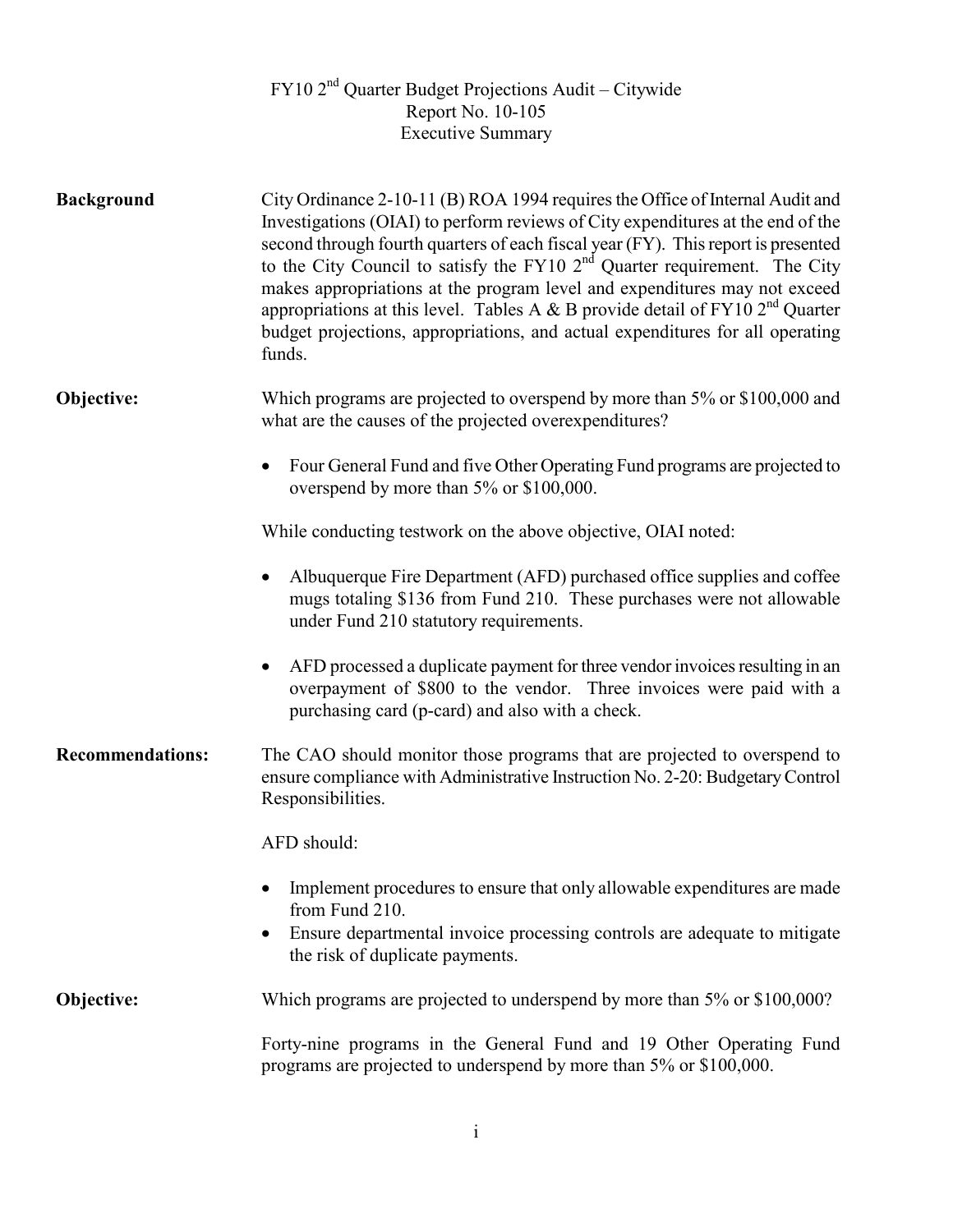| Objective:             | Which programs are projected to underspend by more than 10% and \$500,000<br>and what are the causes of the projected underexpenditures?                                             |                                                                        |  |  |  |
|------------------------|--------------------------------------------------------------------------------------------------------------------------------------------------------------------------------------|------------------------------------------------------------------------|--|--|--|
|                        | Four programs in the General Fund and two Other Operating Fund programs are<br>projected to underspend by more than 10% and \$500,000.                                               |                                                                        |  |  |  |
| Objective:             | What is the approximate available fund balance in the General Fund based on<br>the projected expenditures provided by OMB?<br>The approximate available fund balance is \$4,131,000. |                                                                        |  |  |  |
|                        |                                                                                                                                                                                      |                                                                        |  |  |  |
| Objective:             | Is the General Fund reserve in compliance with the requirements of<br>Administrative Instruction 2-13-1A: Establishing a General Fund Reserve for<br>the City?                       |                                                                        |  |  |  |
|                        | General Fund Reserve Requirement<br>Actual 2 <sup>nd</sup> Quarter General Fund Reserve<br>Requirement Not Met                                                                       | \$39,502,000<br>\$39,326,000<br>$\left( \mathbb{S}\right)$<br>176,000) |  |  |  |
| <b>Recommendation:</b> | The CAO should ensure that the General Fund reserve meets the requirement of<br>Administrative Instruction 2-13-1A.                                                                  |                                                                        |  |  |  |
|                        | Management responses are included in the audit report.                                                                                                                               |                                                                        |  |  |  |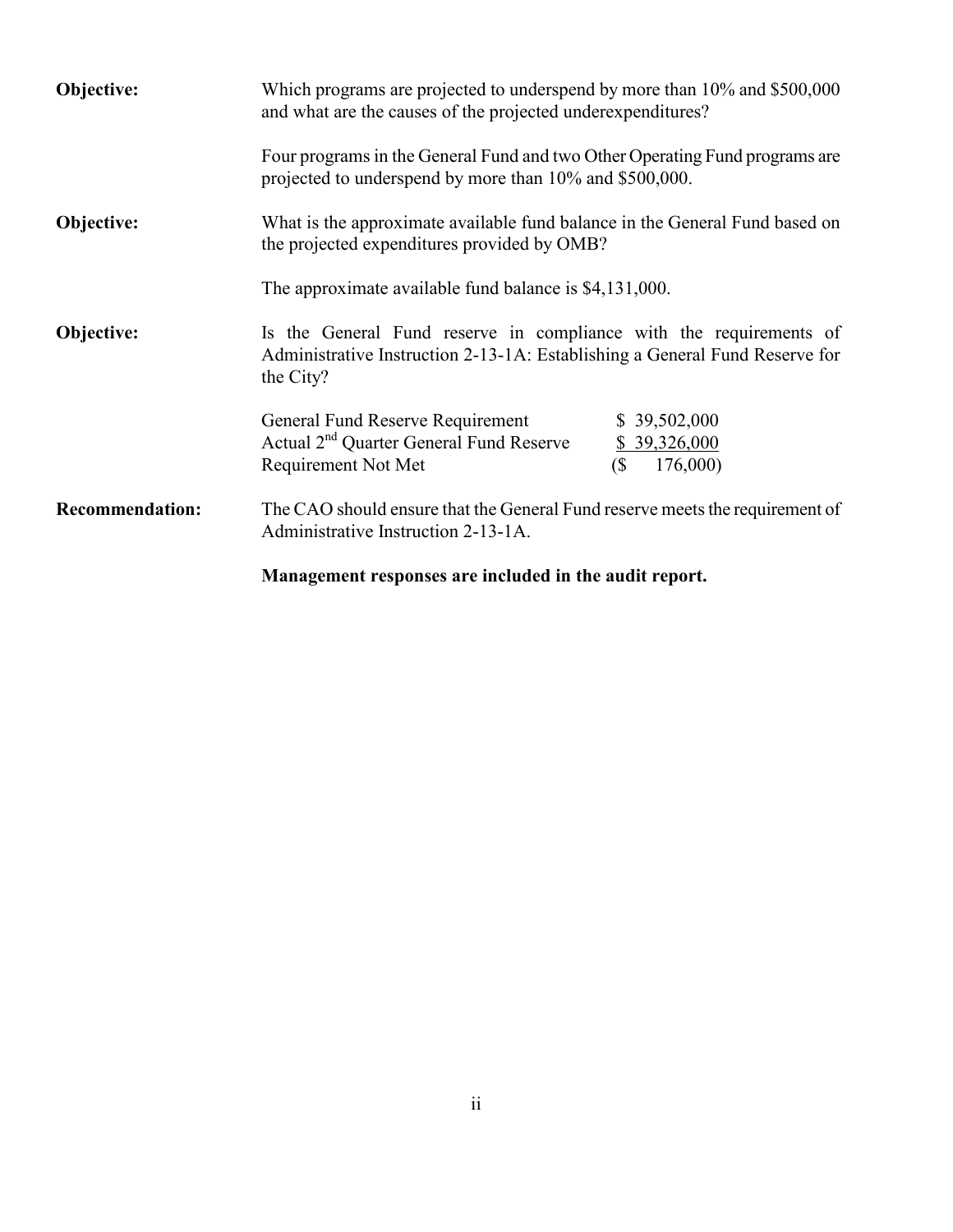

# City of Albuquerque

Office of Internal Audit and Investigations P.O. BOX 1293 ALBUQUERQUE, NEW MEXICO 87103

June 30, 2010

Accountability in Government Oversight Committee City of Albuquerque Albuquerque, New Mexico

Audit:  $FY10 - 2<sup>nd</sup>$  Quarter Budget Projections **Citywide** 10-105

# FINAL

#### INTRODUCTION

City Ordinance 2-10-11 (B) ROA 1994 requires the Office of Internal Audit and Investigations (OIAI) to perform reviews of City expenditures and encumbrances at the end of the second through fourth quarters of each fiscal year (FY). This report is presented to the City Council to satisfy the FY10  $2<sup>nd</sup>$  Quarter requirement. The expenditure projections for the  $2<sup>nd</sup>$  Quarter are attached as Tables A (General Fund) and B (Other Operating Funds). These projections were compiled by the Office of Management and Budget (OMB).

The purpose of public budgeting is to provide government with a mechanism to allocate resources for the pursuit of goals that are consistent with community preferences and needs. The City budgets at the program level. Programs are contained within the City's different funds and are managed by departments. Although the City is required by State statute to balance its budget at the fund level, the expenditures are appropriated at the program level and may not exceed appropriations at this level. The City's Budget Ordinance, section 2-11-7 (B) ROA 1994 states,

A full-program budget will be prepared for all city departments each year. The program budget shall clearly identify each program that is proposed to be implemented or continued in the ensuing fiscal year and shall include the projected costs of each program.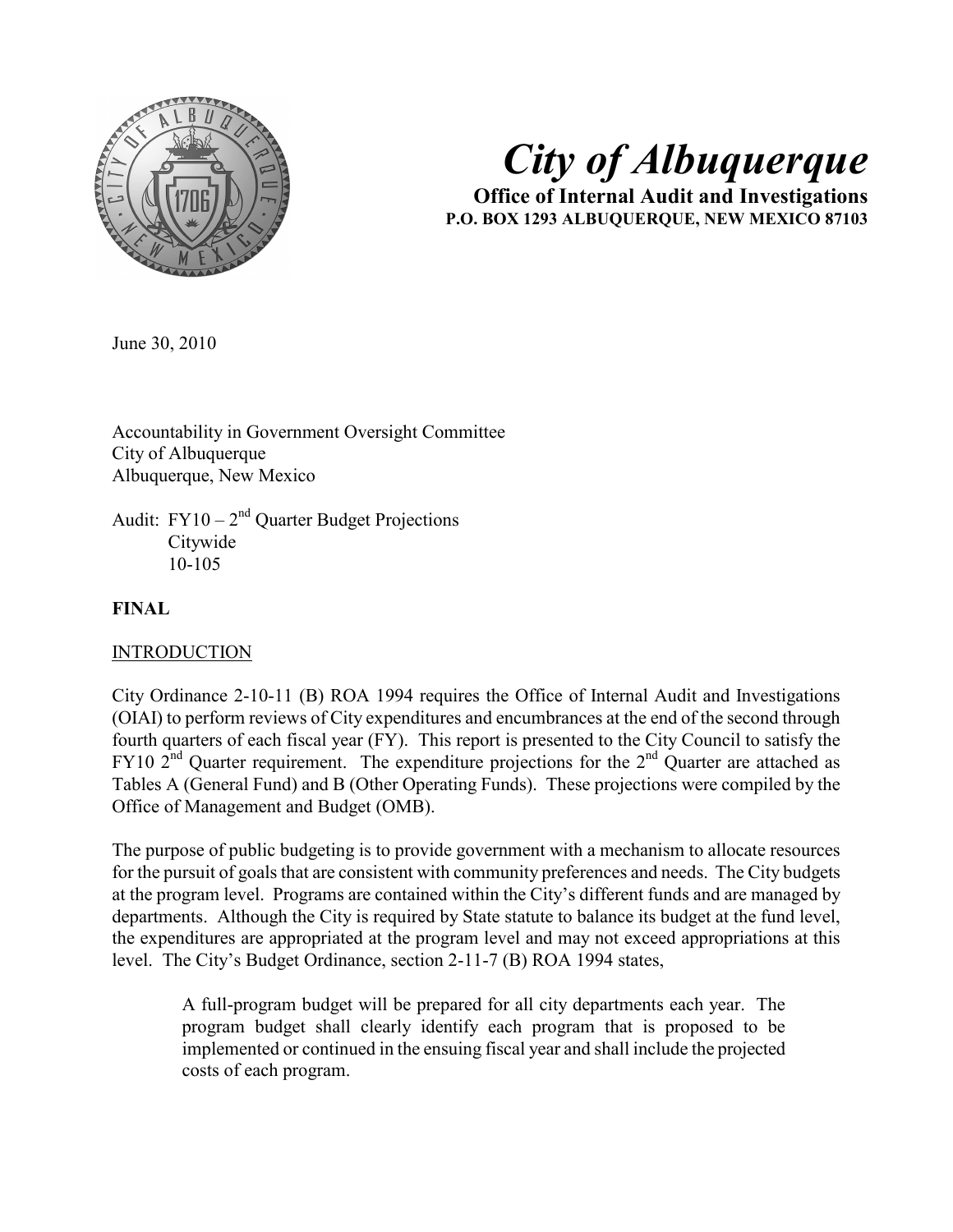The City's operating budget is prepared annually for the General, Enterprise, Special Revenue, Internal Service, Debt Service and Capital Project funds. Each year the City is required to have a balanced budget so that expenditures cannot exceed revenues and other sources.

Budgetary control is maintained by an appropriation and encumbrance system. The Mayor has authority to move program appropriations by the lesser of five percent or \$100,000 without City Council approval. City Council may amend the budget during the fiscal year; however, amendments cannot result in total expenditures that exceed revenues. With the exception of project funds, appropriations revert to fund balance to the extent they have not been expended or encumbered at fiscal year-end.

A clean-up resolution may be performed in the middle of the fiscal year to adjust anticipated revenues and expenditures. At the conclusion of each fiscal year, OMB compares the budgeted versus actual revenues and expenditures. Any required budget adjustments are completed in a final clean-up resolution proposed by the Administration, amended, and approved by City Council. OMB reports that clean-up bills will be proposed to City Council only when overexpenditures occur at the fund level.

# AUDIT OBJECTIVES

The objectives of the audit were to determine:

- Which programs are projected to overspend by more than 5% or \$100,000 and what are the causes of the overexpenditures?
- Which programs are projected to underspend by more than 5% or \$100,000?
- Which programs are projected to underspend by more than 10% and \$500,000 and what are the causes of the underexpenditures?
- What is the approximate available fund balance in the General Fund based on the projected expenditures provided by OMB?
- Is the General Fund reserve in compliance with the requirements of Administrative Instruction 2-13-1 A: Establishing a General Fund Reserve for the City?

# **SCOPE**

Our audit did not include an examination of all functions and activities related to all City program expenditures. Our scope included the General Fund and Other Operating Funds expenditure projections, the General Fund available fund balance, and the General Fund reserve at the end of the FY10 2<sup>nd</sup> Quarter.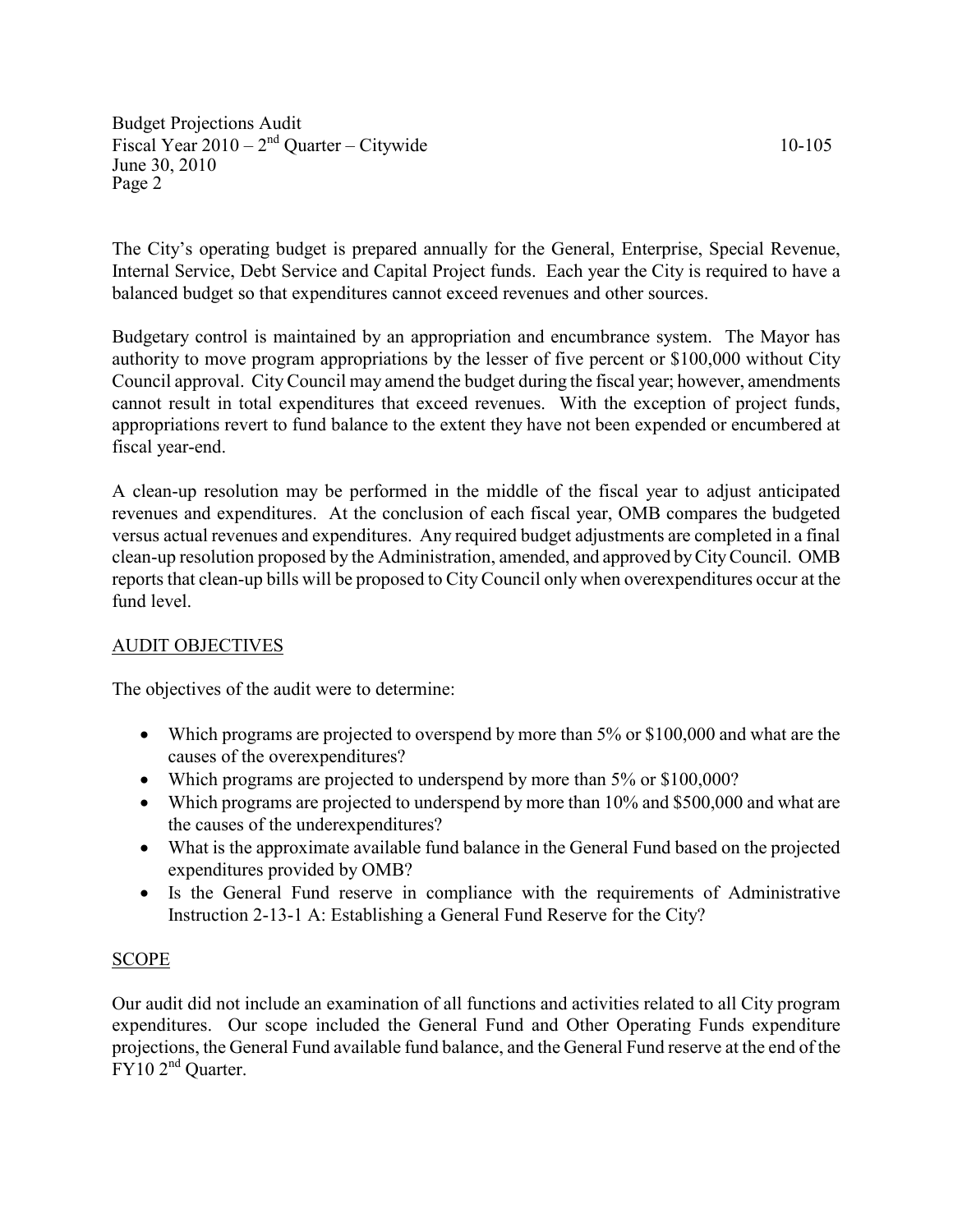This report and its conclusions are based on information taken from a sample of transactions and do not intend to represent an examination of all related transactions and activities. The audit report is based on our examination of activities through the completion of fieldwork, May 12, 2010, and does not reflect events or accounting entries after that date.

We conducted this performance audit in accordance with generally accepted government auditing standards. Those standards require that we plan and perform the audit to obtain sufficient, appropriate evidence to provide a reasonable basis for our findings and conclusions based on our audit objectives. We believe that the evidence obtained provides a reasonable basis for our findings and conclusions based on our audit objectives.

# METHODOLOGY

OIAI determined which programs were projected by OMB to over or underspend. For programs that were projected to overspend by more than 5% or \$100,000 or underspend by more than 10% and \$500,000, OIAI:

- Contacted fiscal management to determine the cause of the over or underexpenditure.
- Verified the response by reviewing financial information in COGNOS, the City's reporting software.

OIAI prepared a General Fund available fund balance schedule based on the information provided by OMB and reviewed the General Fund reserve balance.

# INFORMATION PROVIDED ON AUDIT OBJECTIVES

# FUND BALANCE AND RESERVES

Administrative Instruction 2-13-1A: Establishing a General Fund Reserve for the City states:

To protect the City from shortfalls in revenues due to changes in the economy and unanticipated fiscal needs or emergencies, it is prudent to establish a reserve in the General Fund of the City equal to one-twelfth (1/12 or 8.333%) of the budgeted expenditures for each fiscal year. The General Fund reserve shall not be available for appropriation.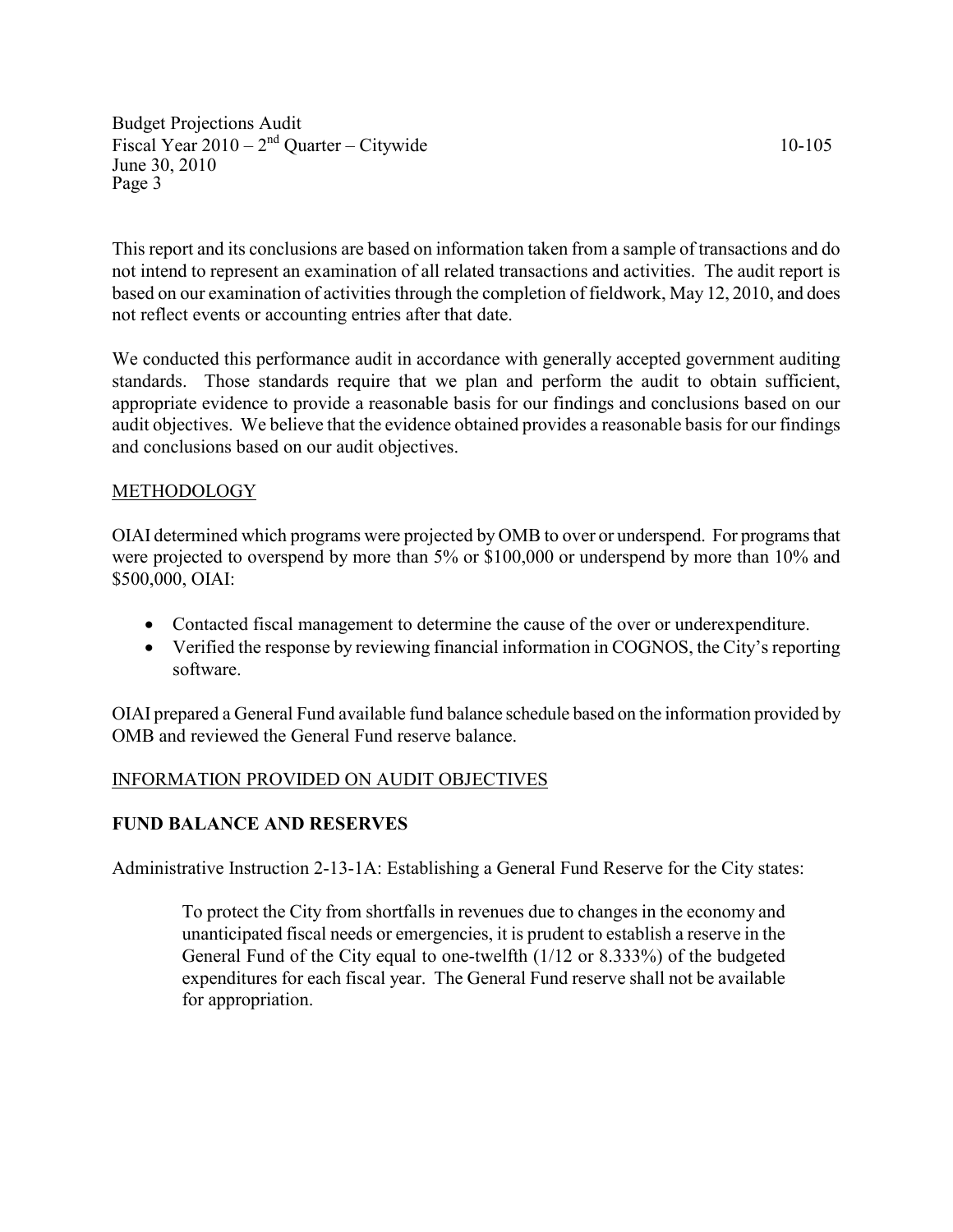The following is an analysis of changes in General Fund revenues, appropriations, and fund balance.

|                     |                                        |    | <b>FY 10</b><br><b>APPROVED</b><br><b>BUDGET</b><br>(000's) | FY 10<br>2 <sup>nd</sup> QUARTER<br><b>PROJECTIONS</b><br>(000's) |              |
|---------------------|----------------------------------------|----|-------------------------------------------------------------|-------------------------------------------------------------------|--------------|
| Resources:          |                                        |    |                                                             |                                                                   |              |
| Revenue             |                                        | \$ | 472,272                                                     | \$                                                                | 459,660      |
|                     | Beginning fund balance                 |    | 44,100                                                      |                                                                   | 46,502       |
| Total resources     |                                        |    | 516,372                                                     |                                                                   | 506,162      |
|                     | Appropriations/Projected Expenditures: |    | 474,873                                                     |                                                                   | 462,586      |
| <b>Fund Balance</b> |                                        |    | 41,499                                                      |                                                                   | 43,576       |
|                     | Fund balance adjustments               |    | (119)                                                       |                                                                   | (119)        |
|                     | Fund balance reserves                  |    | (41,310)                                                    |                                                                   | $(39,326)^2$ |
|                     | <b>Available fund balance</b>          | \$ | 70                                                          | \$                                                                | <u>4,131</u> |

1 Revenues are projected, actual revenues may vary. Revenues and Beginning Fund Balance are based on the Five-Year Projection and were revised downward with the submission of the proposed FY11 budget.

<sup>2</sup> Calculated reserve does not meet Administrative Instruction 2-13-1A requirement of \$39,502,000; see Finding #1, page 10.

#### PROJECTED OVER-EXPENDITURES

#### GENERAL FUND PROGRAMS

There are 106 appropriated General Fund operating programs. The General Fund is used to account for resources and expenditures traditionally associated with governments that are not required to be accounted for in another fund. Appropriations are at the program level, the level at which expenditures may not legally exceed appropriations. There were four General Fund programs projected to overspend by more than 5% or \$100,000. These items are highlighted in yellow in the attached Table A.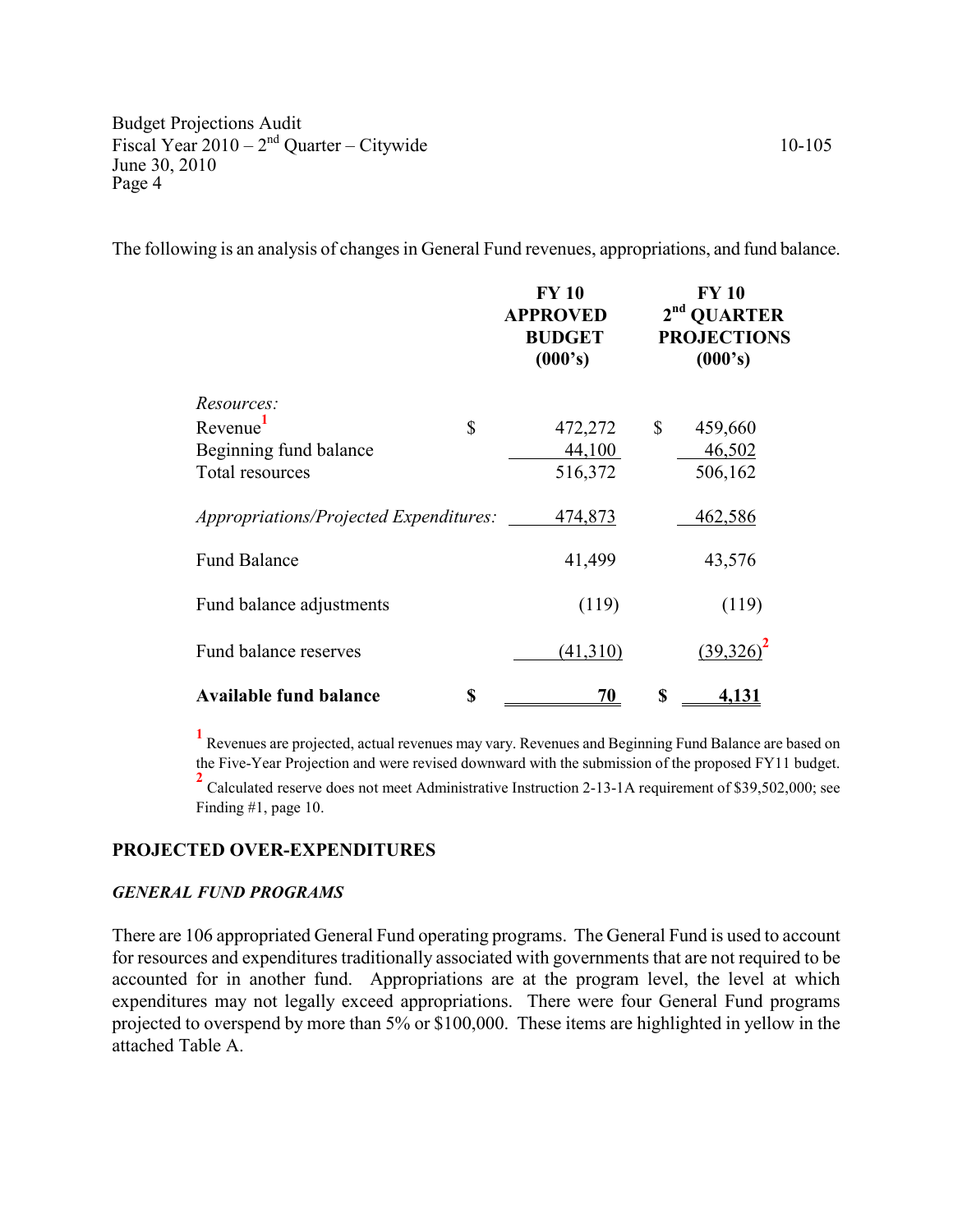The following are explanations provided by the responsible departments for General Fund programs anticipated to overspend their budget by more than 5% or \$100,000.

Program 2500026 – Department of Finance and Administrative Services (DFAS), Administrative Hearing Office is projected to overspend its \$969,000 budget by \$55,000 or 6%. The Administrative Hearing Office budget appropriation is estimated to be overspent due to an unfunded position that was required by the District Court. DFAS management reported that it is monitoring contractual services to try and cover the cost of the position.

Program 5100002, 5100005 and 5100011 – Albuquerque Police Department (APD), Neighborhood Policing, Professional Standards, and Family Advocacy Center are projected to overspend by \$689,000 (1%); \$498,000 (50%); and \$3,872,000 (74%), respectively.

In the Neighborhood Policing program, APD management reported that the projected overexpenditure in this program is primarily due to overruns in the crossing guard program for Albuquerque Public Schools. A secondary reason for the excess expenditures is that sworn personnel hours that were budgeted in other programs have been moved into Neighborhood Policing as needed.

The projected overexpenditure in Professional Standards is primarily the result of sworn personnel hours being moved from other programs, primarily 5100003-Investigative Services, to this program.

In the Family Advocacy Center program, APD management reported that the projected overexpenditure in this program is primarily the same as Neighborhood Policing and Professional Standards, sworn personnel hours being moved to the program as needed.

#### OTHER OPERATING FUND PROGRAMS

There are 24 Other Operating Funds with 71 appropriated programs. There were five Other Operating Fund programs projected to overspend their appropriations by more than 5% or \$100,000. These items are highlighted in yellow in the attached Table B.

The following are explanations provided by the responsible departments for Other Operating Fund programs anticipated to overspend their budget by more than 5% or \$100,000.

Program 2700001 – Albuquerque Fire Department (AFD), State Fire Fund in the State Fire Fund 210 is projected to overspend its \$1,385,000 budget by \$784,000 or 57%. AFD management reported that the overexpenditure was planned to utilize actual revenue collected as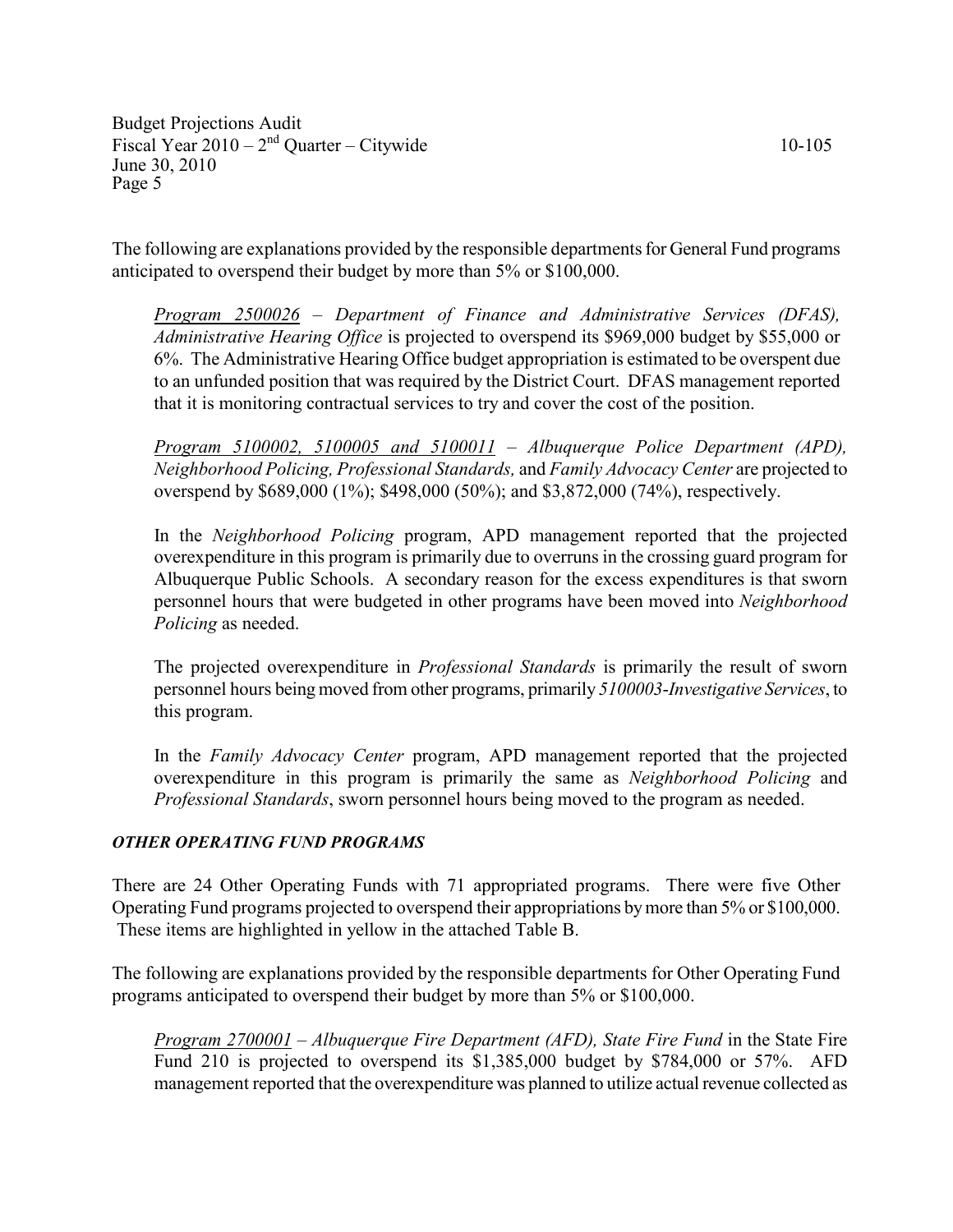well as a portion of available fund balance in the State Fire Fund to help offset the decline in General Fund revenues. An appropriation of \$784,000 was subsequently approved by the City Council in the FY10 section of the FY11 budget resolution, which adjusted the appropriations based on the projected expenditures at  $2<sup>nd</sup>$  Quarter. Exceptions were noted in a sample of expenditures made from Fund 210; see Finding #2 on page 11 for additional information.

Program 5100018 – Albuquerque Police Department (APD), Remittance to the State in the Photo Enforcement Fund 288 is projected to overspend its \$1,306,000 budget by \$732,000 or 56%. State law requires the remittance of a percentage of traffic violation fees and fines to the State Treasurer, which results in the projected overexpenditure. The remittance to the State is based on Photo Enforcement revenues collected by APD.

Programs 5400001 and 5400004 – The Solid Waste Management Department (SWMD); Collections and Recycling programs in the Refuse Disposal Fund 651 are projected to overspend by \$310,000 (2%) and \$1,195,000 (34%), respectively.

In the Collections program, SWMD management reported that the projected overexpenditure is due to fuel, outside vehicle maintenance, contractual services, and overtime cost overruns.

SWMD includes a fuel surcharge in the rate structure that is assessed to all refuse customers when the cost of diesel fuel exceeds \$1.11 per gallon. Even with the fuel surcharge, the fuels line item is projected to overspend appropriations. The fuel surcharge does not cover unleaded fuel and lubricants and the cost for these items has risen above the current appropriation.

Vehicle maintenance is projected to overspend appropriations due to the cost of repairing an aging fleet of collection vehicles. Currently, the department is operating with 59 residential and commercial collection vehicles that are beyond their normal life expectancy. External vendors perform major repairs, which are more costly than in-house repairs. Until the outdated equipment can be replaced, maintenance costs will continue to be unpredictable and are likely to overspend the current appropriation.

Contractual services is projected to overspend appropriations because of the increased need for temporary labor service workers in both residential and commercial collection services. Minimum wage increases for temporary labor positions have caused expenses for these services to exceed appropriations.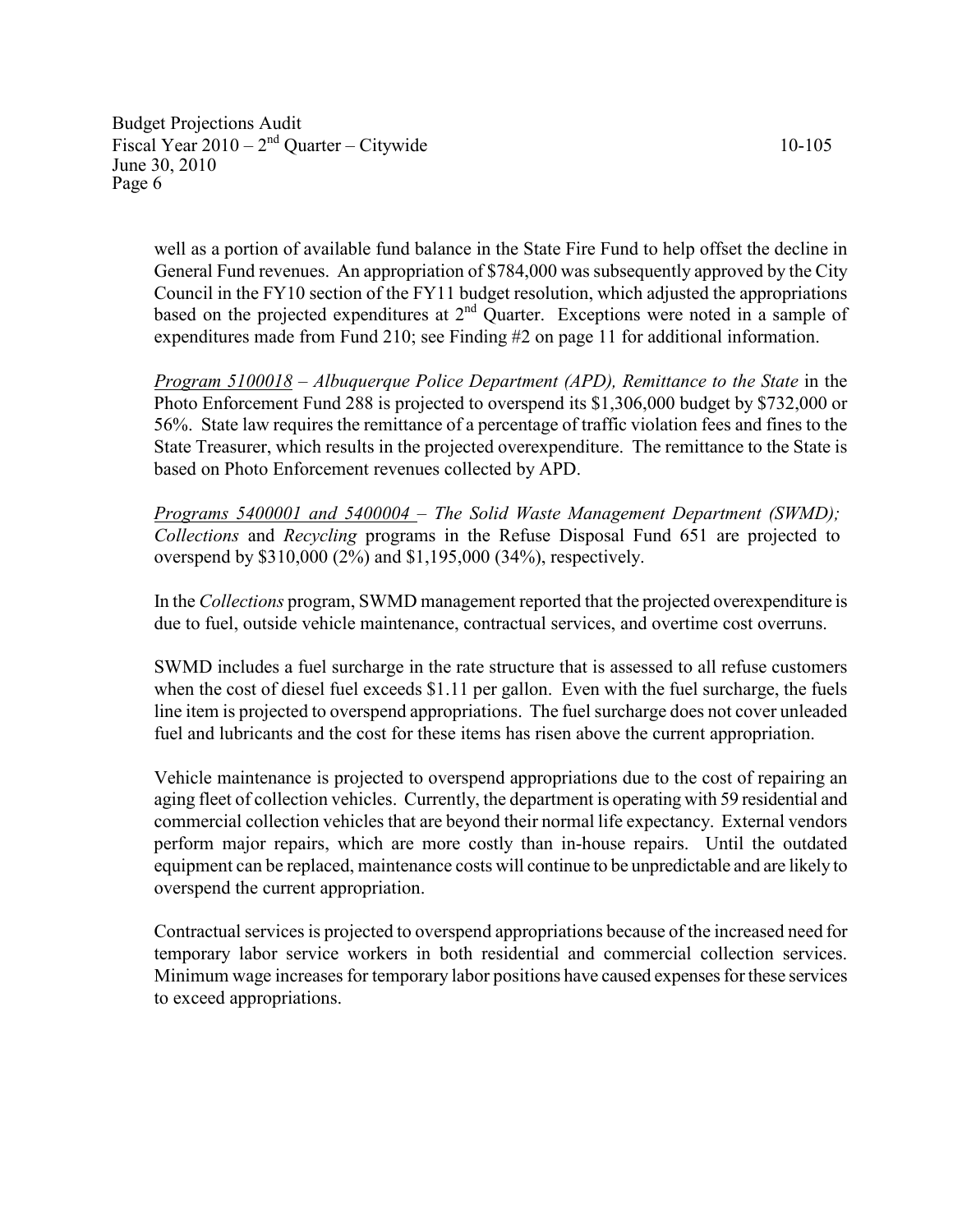SWMD management reported that overtime is projected to overspend due to a total of nine vacant residential and commercial collection driver positions and the unavailability of collection vehicles. However, OIAI noted that personnel expenditures as a whole were not overspent at 2<sup>nd</sup> Quarter, due to salary savings from vacancies.

In the Recycling program, SWMD management reported that the projected overexpenditure is caused by overspending in the supplies, vehicle maintenance, fuels and lubricants, and contractual services line items. Overspending of supplies is within the Intermediate Processing Facility Division (IPF.) SWMD added additional staffing in an effort to process greater quantities of recyclable materials. Four new permanent positions working as a swing shift were added in FY09 and were retained in FY10. Additional temporary positions were added to help alleviate the excess inventory of recyclable materials to be processed. Additional supplies were used because more recycled materials were processed through the 2<sup>nd</sup> Ouarter.

Projected overexpenditure of the vehicle maintenance line item is due to an aging fleet of recycle collection trucks. The last purchase of recycling trucks was in FY05.

Fuels and lubricants are forecast to overspend appropriations but the excess diesel fuel surcharge revenues will be re-appropriated to offset some of the overspending in this line item.

Contractual services is projected to be overspent within the IPF. Additional St. Martin's workers were added as a "cleanup crew" in and around the landfill. Two temporary workers were added to sort recyclable materials during the night shift to help reduce the growing inventory of materials waiting to be processed. One temporary worker was added to provide maintenance at the IPF. SWMD is currently renegotiating with St. Martins for a reduction in the overhead placement fees.

Program 4700002 – Unemployment Compensation program in the Human Resources Fund 705 is projected to overspend its \$995,000 budget by \$206,000 (21%). The projected overexpenditure in Unemployment Compensation results because of an increase in the number of unemployment claims filed by former City employees over the last year. Under the New Mexico State Unemployment Insurance regulations, the City, as a municipality, is a "reimbursable" employer. This means that unemployment compensation taxes are paid when a claim for unemployment compensation is filed by a former City employee. Reimbursable employers are also required to make prepayments to the State Unemployment Compensation fund equal to 25% of the previous fiscal year's charges or .125% of the previous calendar year's taxable payroll.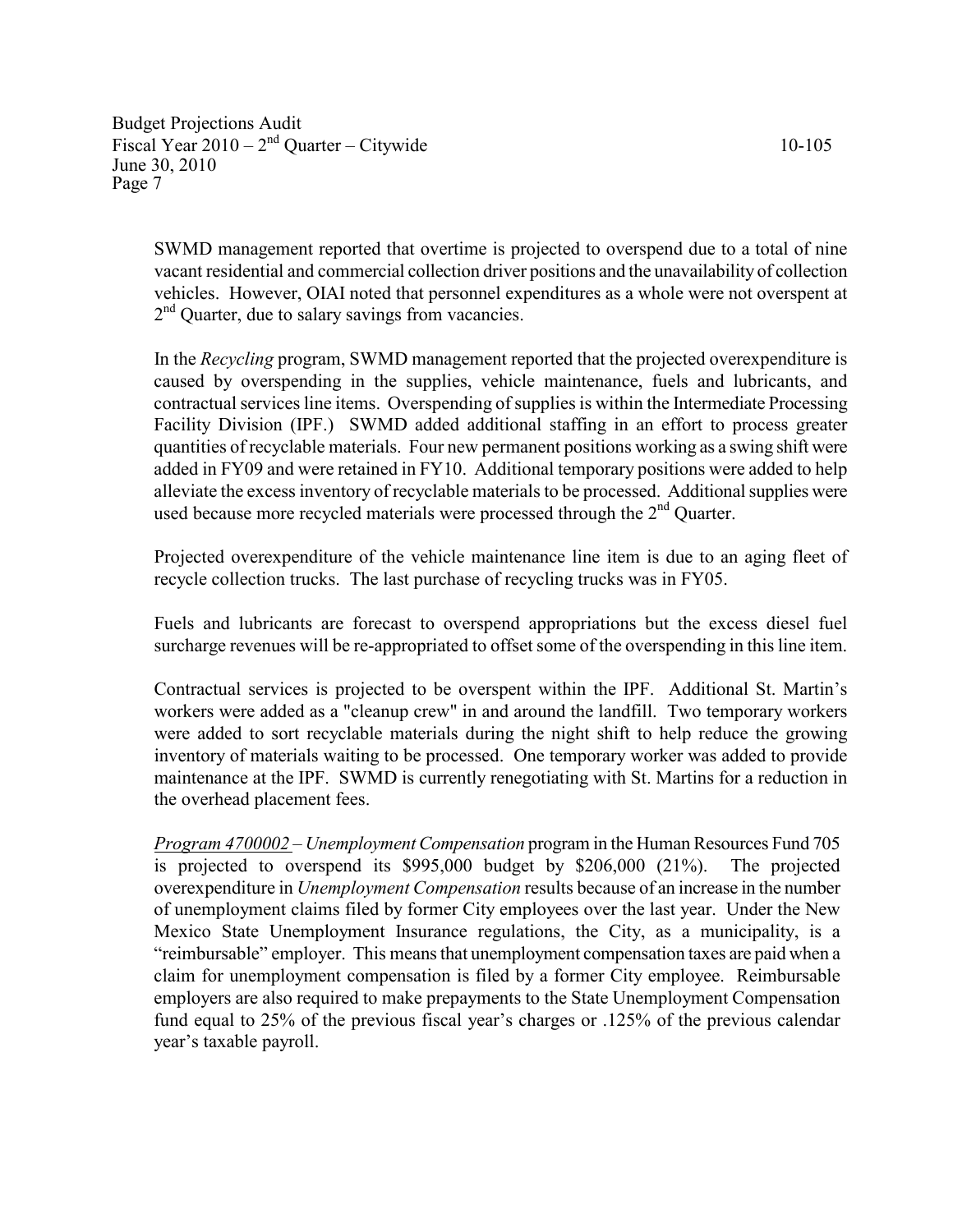The City's prepayments to the Department of Workforce Solutions were \$99,000 for the first half of FY10 and are \$200,000 for the second half. The total number of unemployment claims filed by former City employees has increased from 163 claims in the first half of FY09 to 329 claims filed in the same time period of FY10, an increase of over 100%.

# PROJECTED UNDER-EXPENDITURES

There are 49 programs in the General Fund and 19 in the Other Operating Funds that were projected to underspend by more than 5% or \$100,000. These items are highlighted in gray in the attached Tables A & B.

There are four programs in the General Fund and two Other Operating Fund programs that are projected to underspend by 10% and \$500,000. These items are highlighted in blue in the attached Tables A. The following are explanations provided by the responsible departments for programs anticipated to underspend their budget by 10% and \$500,000.

#### GENERAL FUND PROGRAMS

Program 7700010– City Support Functions, Early Retirement is projected to underspend its \$6,000,000 by \$1,000,000 (17%). The *Early Retirement* program is projected to underspend because there has been a decrease in retirements from the City in FY10.

Program 2900020 – Department of Family and Community Services (DFCS), Partner with Public Education is projected to underspend its \$5,580,000 budget by \$718,000 or 13%. The greatest part of the projected underexpenditure is due to excess funding for temporary employees' wages at public school playgrounds for before and after school programs. DFCS management reported that this was taken into consideration in preparing the FY11 budget.

Program 5100003 and 5100007 – Albuquerque Police Department (APD), Investigative Services and Prisoner Transport are projected to underspend by \$3,047,000 (14%) and \$532,000 (26%), respectively.

The projected underexpenditure in Investigative Services is because sworn personnel hours originally budgeted in the program were transferred into other areas as needed at the time. Personnel hours have been moved primarily into Family Advocacy Center, Professional Standards and Neighborhood Policing programs.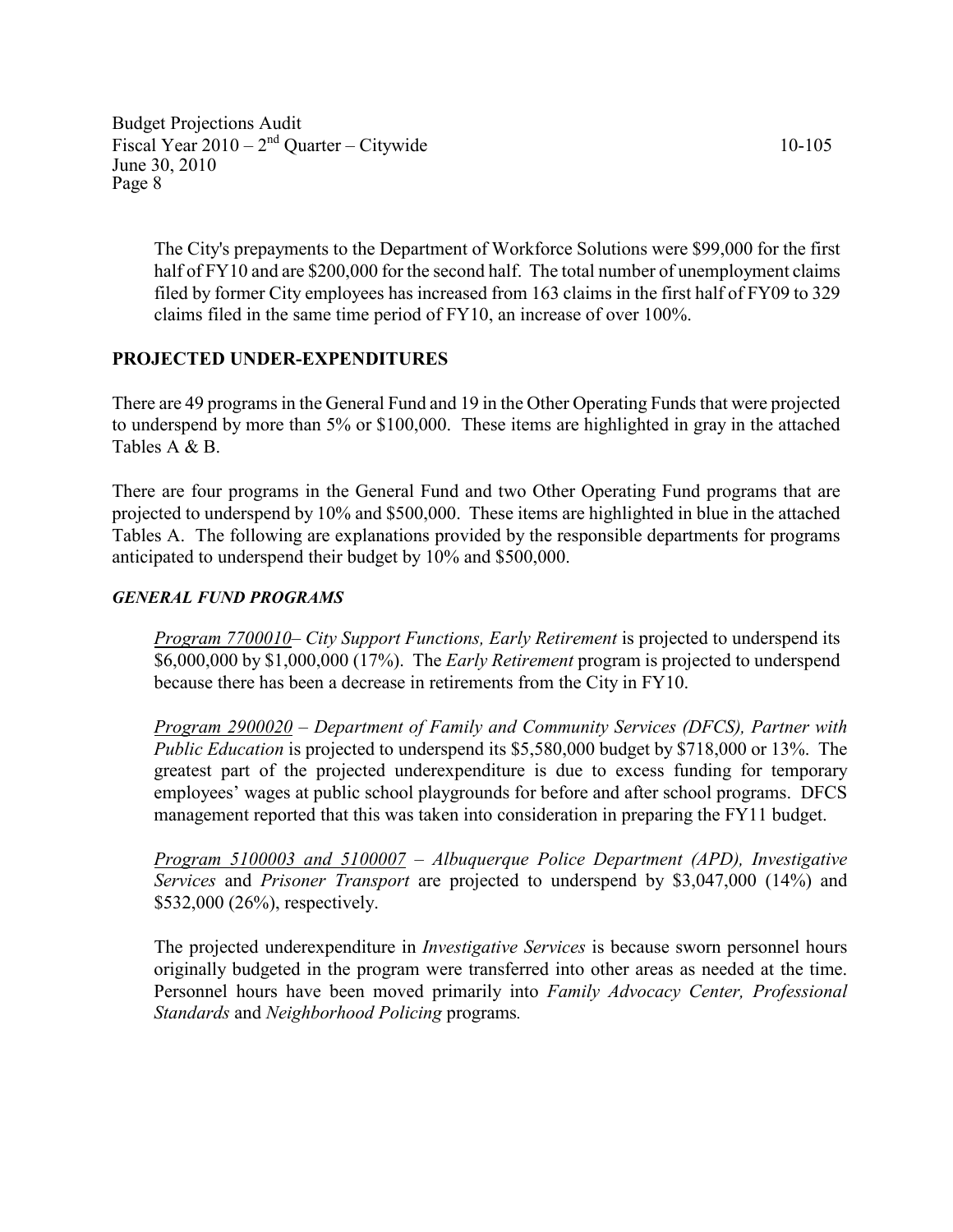The projected underexpenditure in Prisoner Transport is primarily a result of position vacancies. APD management reports that it has proven to be difficult to recruit and to retain Transport officers. These are civilian positions and the training required is extensive and time consuming. Nine of 25 (36%) APD Transport Officers positions were vacant during the  $2<sup>nd</sup>$ Quarter.

#### OTHER OPERATING FUND PROGRAMS

Programs 2500009 and 2500010 – DFAS – Lodgers Tax Promotion and Transfer to Tax *Refunding*  $D/S - 405$  *are projected to underspend by \$537,000 (10%), each. DFAS management* reported that the projected underexpenditure is a result of Lodgers Tax revenue shortfalls. The normal transfer is usually 1/12 of the annual appropriation each month to promotions and debt service, however, since revenues were not coming in at the estimated amount, the transfer was adjusted to less than the 1/12 each month resulting in the program being projected to underspend.

#### RECOMMENDATION

Based on the information provided by the departments it appears that several programs may require additional appropriations. These projected overexpenditures are at the program level and generally do not reflect any projected underexpenditures of programs in the same department or fund that may exist. The CAO should monitor these programs that are projected to overspend to ensure compliance with Administrative Instruction No. 2-20: Budgetary Control Responsibilities.

#### RESPONSE FROM THE CAO

"The CAO does monitor expenditures on an on-going basis. Every effort is being made to ensure departments are controlling expenditures and that the departments remain within their appropriations. In the instances where it is known departments will overspend, the Administration will submit legislation to adjust appropriations. It should be noted that the Administration also closely monitors expenditures at a fund level and in no case is a fund spending beyond available revenues or fund balance."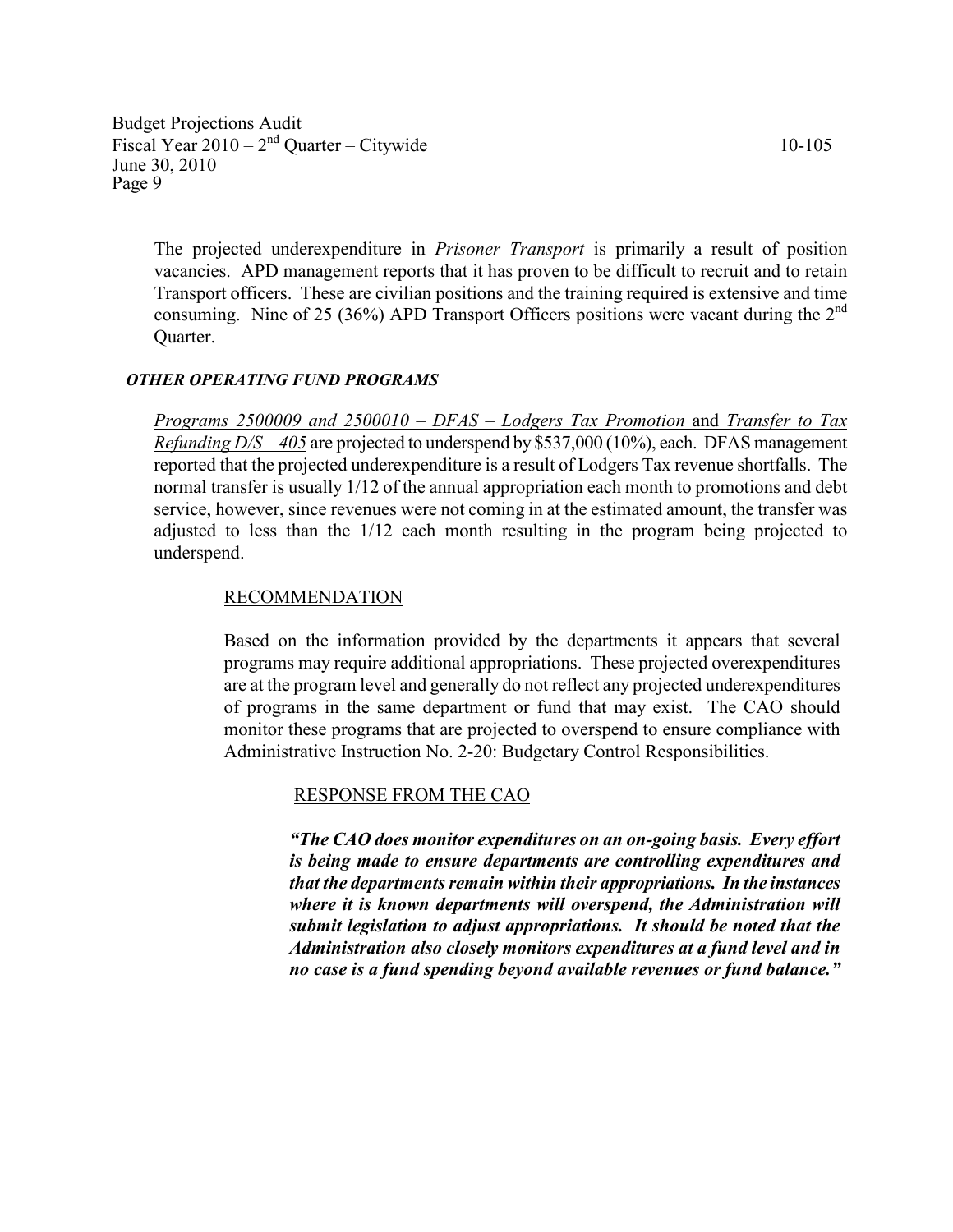#### FINDINGS

The following findings concern areas that we believe could be improved by the implementation of the related recommendations.

# 1. THE CHIEF ADMINISTRATIVE OFFICER (CAO) SHOULD ENSURE THAT THE GENERAL FUND RESERVE MEETS THE REQUIREMENT UNDER ADMINISTRATIVE INSTRUCTION 2-13-1A.

The calculated General Fund reserve at the end of the  $2<sup>nd</sup>$  Ouarter did not meet the amount required under Administrative Instruction 2-13-1A, Establishing a General Fund Reserve for the City of Albuquerque, which states:

To protect the City from shortfalls in revenues due to changes in the economy and unanticipated fiscal needs or emergencies, it is prudent to establish a reserve in the general fund of the City equal to 1/12 (8.333%) of the budgeted expenditures for each fiscal year.

| FY10 2 <sup>nd</sup> Quarter Budgeted Expenditures (Table A) | \$474,018,000 |  |  |
|--------------------------------------------------------------|---------------|--|--|
| Reserve Requirement                                          | 1/12          |  |  |
| General Fund Reserve Requirement                             | \$39,502,000  |  |  |
| FY10 2 <sup>nd</sup> Ouarter General Fund Reserve            | \$39,326,000  |  |  |
| Amount less than the reserve requirement                     | 76,000)       |  |  |

OMB indicated that the 2<sup>nd</sup> Quarter reserve was calculated on projected expenditures of  $$462,586,000$  at the  $2<sup>nd</sup>$  Quarter instead of the approved budget of \$474,018,000. A risk exists that the General Fund reserve will not adequately cover any unanticipated fiscal needs or emergencies.

#### RECOMMENDATION

The CAO should ensure that the general fund reserve is equal to 1/12 of the budgeted expenditures.

#### RESPONSE FROM CAO

"As part of the Fiscal Year 2010 savings plan, the Administration directed departments to adjust expenditures by 2% of their appropriations. This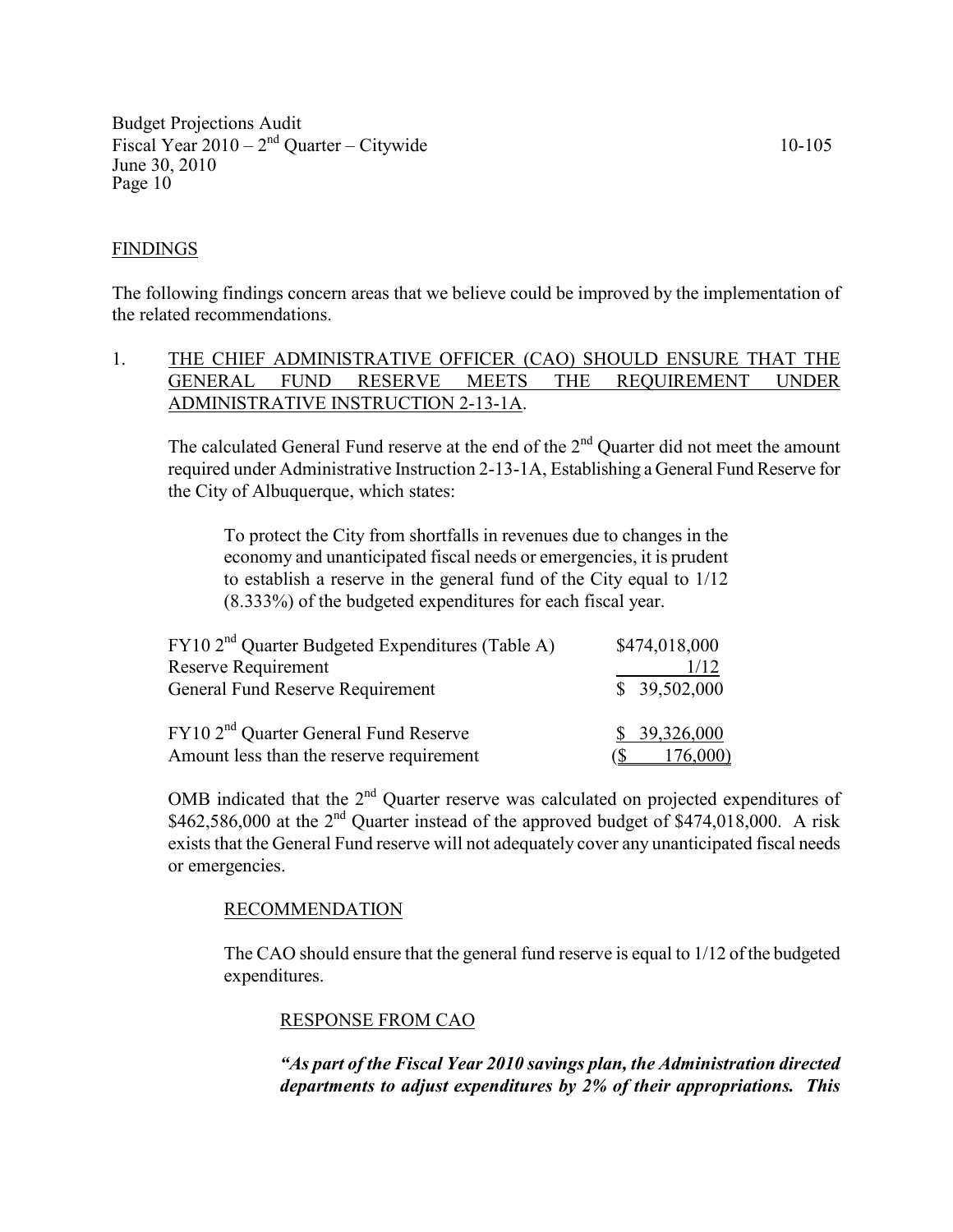> savings plan was submitted to Council as an Executive Communication without an adjustment to the appropriation level. As a result, the appropriations or required operating reserve was not adjusted to meet the reduced expenditure level for second quarter. It should be noted that the operating reserve was adjusted for Fiscal Year 2010 with the submission of the Fiscal Year 2011 budget appropriations on April  $1^{st}$ . The operating reserve adjustment was approved by City Council on May 24, 2010."

# 2. ALBUQUERQUE FIRE DEPARTMENT (AFD) SHOULD MONITOR EXPENDITURES FROM FUND 210 FOR ALLOWABILITY UNDER THE STATUTORY REQUIREMENTS AND FOR PROPER INTERNAL CONTROL.

#### A. Unallowable Expenditures

AFD purchased office supplies and coffee mugs totaling \$136 from Fund 210. These purchases were not allowable under Fund 210 statutory requirements.

A total of 418 invoices, totaling \$796,639, were paid from Fund 210 through December 31, 2009. OIAI judgmentally selected and reviewed 116 of these invoices to determine whether the expenditures were allowable under the statutory requirements for the fund. The office supplies and coffee mugs were purchased using petty cash. The petty cash reimbursement request was originally recorded to Fund 110; however, AFD Fiscal personnel changed the fund code to 210.

NMSA 59A-53-5 states that the purpose of the Fire Protection Fund Law, which provides the funding for Fund 210, is to provide monies to cities for use in operation, maintenance and betterment of local fire departments. Payment from Fund 210 for coffee mugs that were given to AFD Heroes of the week and office supplies are not considered allowable under NMSA 59A-53-5.

#### B. Duplicate Payments

 AFD processed a duplicate payment for three vendor invoices resulting in an overpayment of \$800 to the vendor. During the review of the 116 invoices, OIAI identified three invoices that were paid with a purchasing card (p-card) and also with a check.

Administrative Instruction 2-3, City Check Distribution Policy, states "Sound financial practices require adequate internal controls to safeguard city assets against loss from unauthorized use or disposition."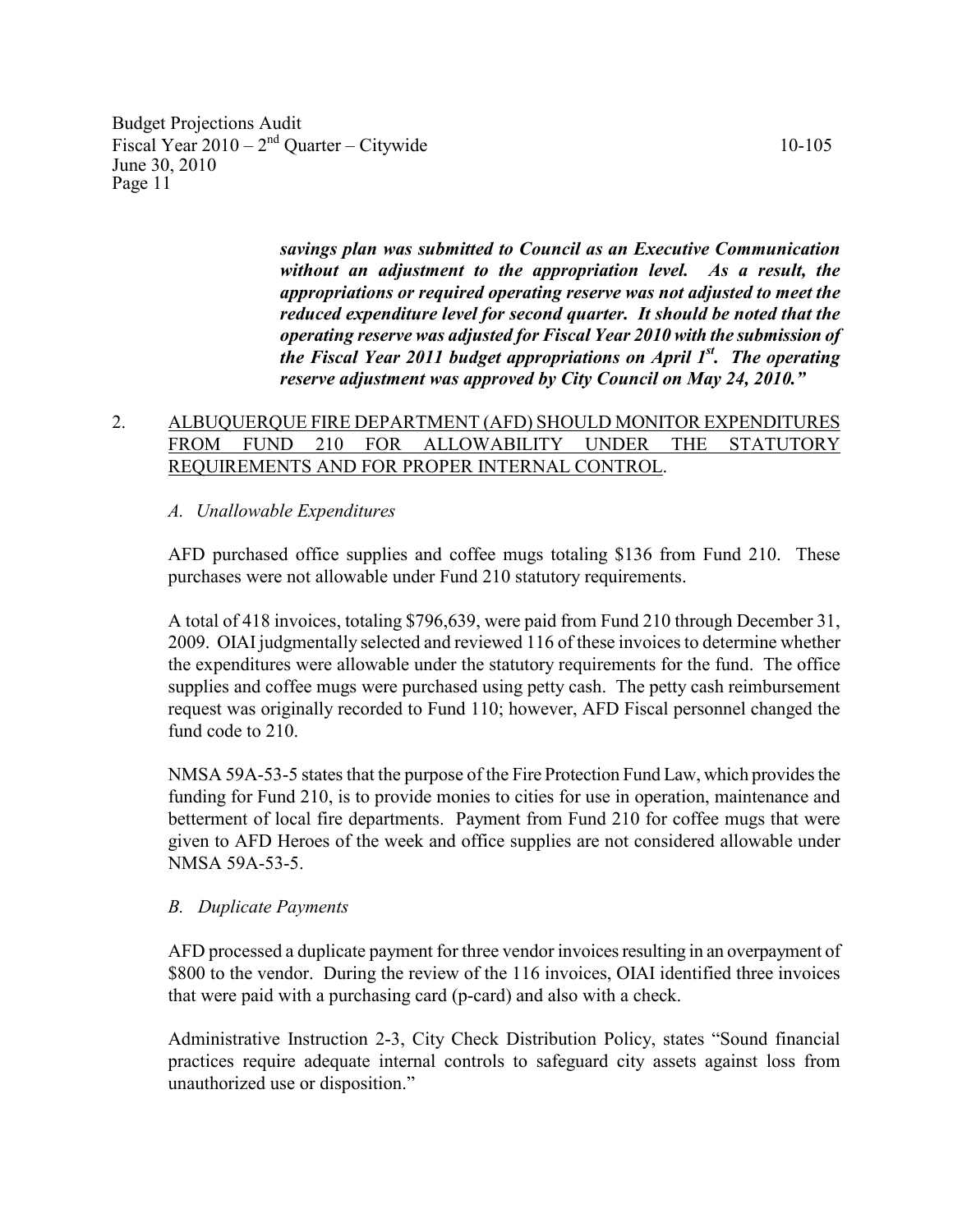Additionally, the Department of Finance and Administration Services - Purchasing Division, P-Card Manual, § 8, Phone and Electronic Orders, requires p-cardholders to instruct the vendor to clearly label all documentation resulting from a p-card transaction as such. Pcardholders are instructed to advise the vendor to send any sales receipt or invoice directly to the cardholder rather than the City Accounts Payable Office to avoid duplicate payments.

The invoices that were paid twice were clearly marked as having been paid with a p-card but the invoices were not mailed to the p-cardholder, instead they were mailed to the City Accounts Payable post office box.

Inadequate invoice processing controls resulted in the duplicate payment of invoices paid from Fund 210.

# RECOMMENDATION

AFD should:

- Implement procedures to ensure that only allowable expenditures are made from Fund 210.
- Ensure departmental invoice processing controls are adequate to mitigate the risk of duplicated payments.

#### RESPONSE FROM AFD

"A. Unallowable Expenditures – The Albuquerque Fire Department concurs with the finding. Purchases were originally made against the Fire Fund Budget. They were subsequently journal entered to the appropriate funding account. AFD personnel will ensure proper coding of all future charges.

"B. Duplicate Payments – The Albuquerque Fire Department concurs with the finding. The overpayment of \$800 has been re-paid to the department by the vendor. AFD personnel will provide continued scrutiny on all invoices to ensure proper payments are made."